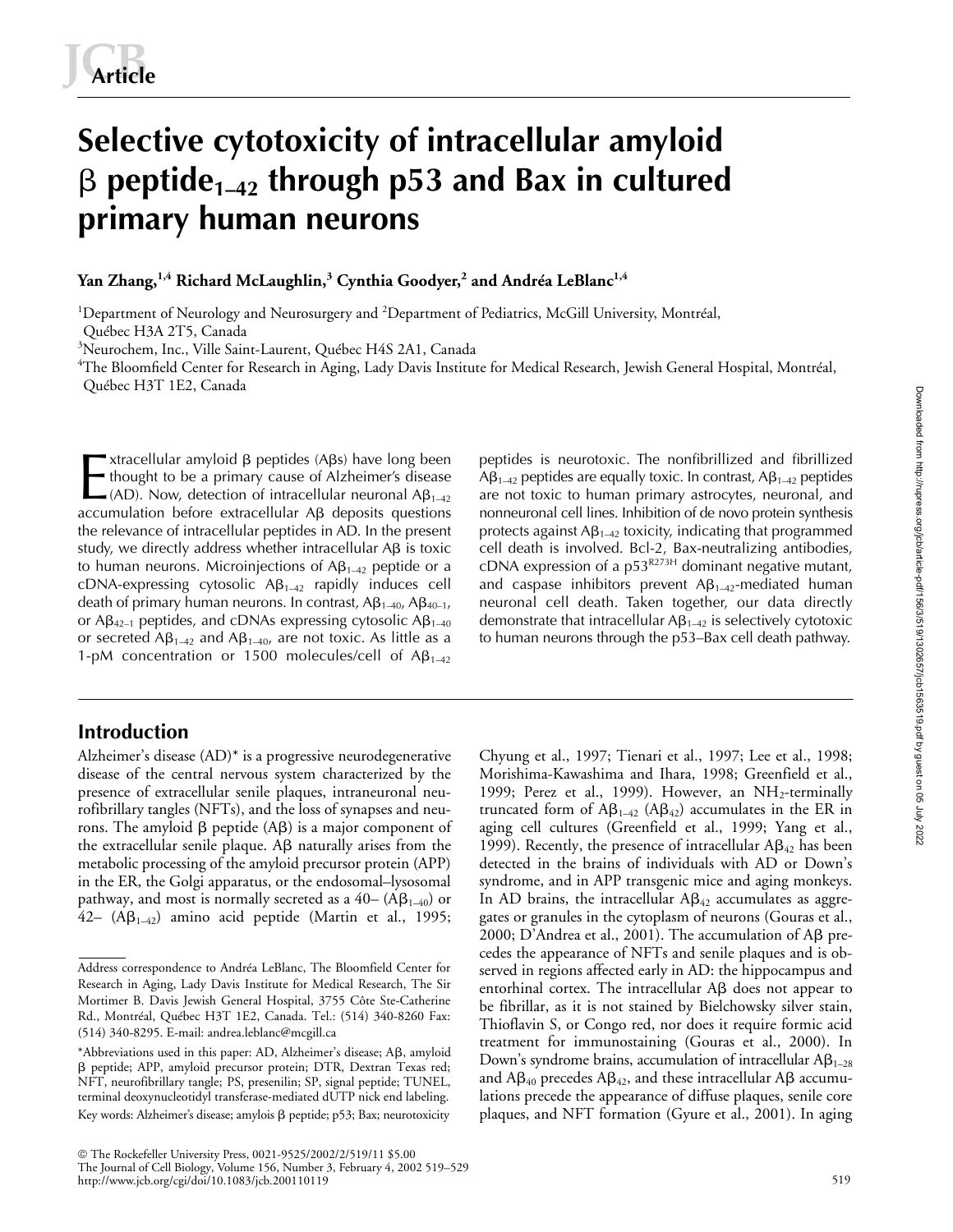





cDNA constructs expressing cytosolic  $AB_{1-40}$  and  $AB_{1-42}$  (cA $\beta$ ) or secreted  $AB_{1-40}$  and  $AB_{1-42}$  (sA $\beta$ ). One-way ANOVA (df = 5) followed by Sheffé's test determined a statistically significant difference between the Cep4β construct alone and Aβ1-42 peptide or Cep4β-cAβ1-42 expression construct.  $^*$ ,  $P < 0.01$ . For B–E, the data represent the mean  $\pm$  SEM of three independent experiments.

monkeys, nonfibrillar neuronal and nonneuronal intracellular A $\beta$  precede the deposition of extracellular and fibrillar Aß (Martin et al., 1994). Furthermore, the accumulation of intracellular Aß also precedes plaque formation in mutant APP/presenilin (PS)-1 transgenic mice (Wirths et al., 2001), accumulates in the APP $^{V71\bar{T}F}$  mutation where synaptic loss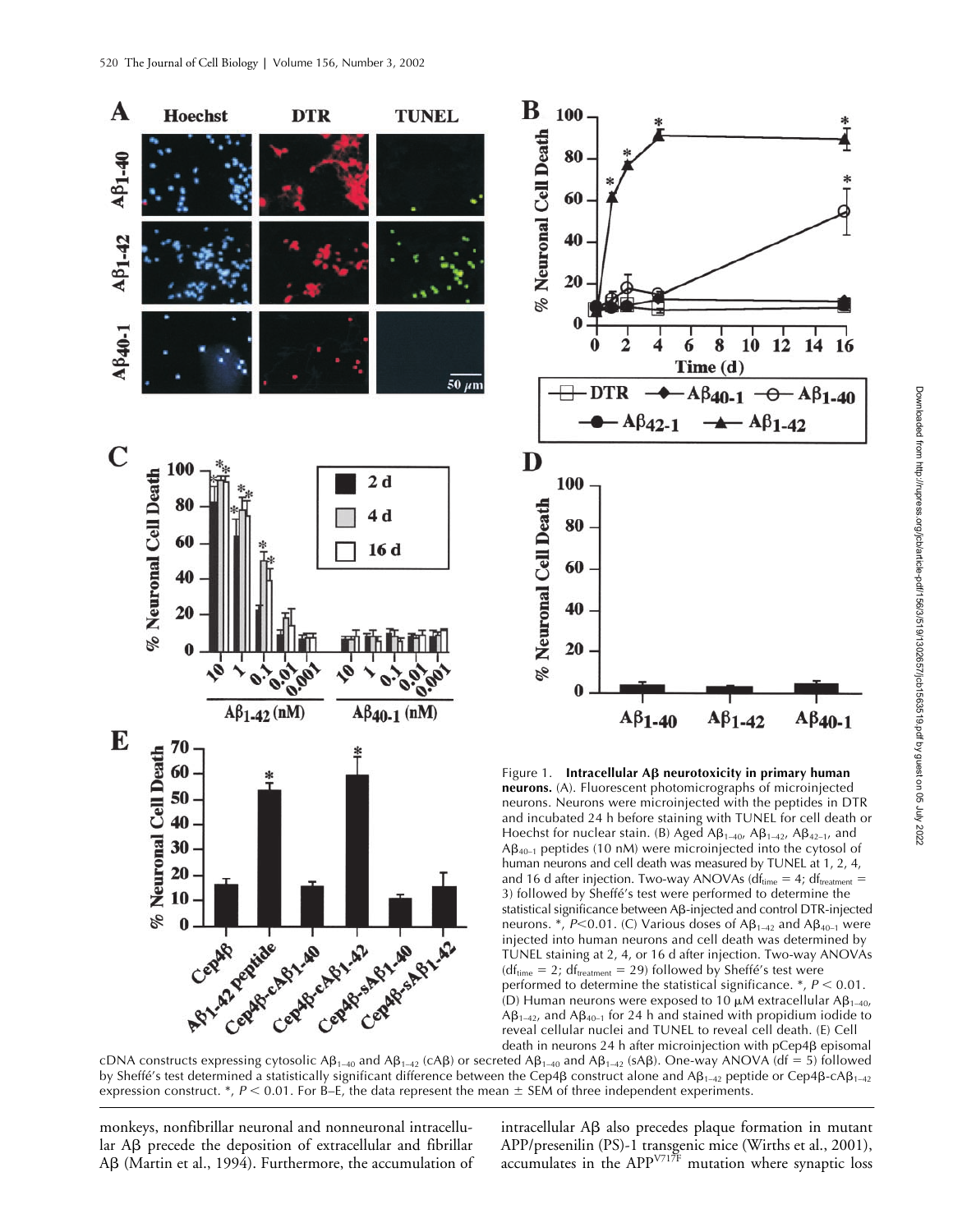precedes extracellular Aß deposition (Masliah et al., 1996; Hsia et al., 1999; Li et al., 1999), and is associated with neuronal loss in PS-1 transgenic mice in the absence of extracellular Aβ deposition. Although extensive research has been conducted on the relevance of extracellular  $A\beta$  deposits in AD (Selkoe, 1998), the biological significance of the accumulation of intracellular A $\beta$  is not known. The early appearance of the intracellular A $\beta_{42}$  suggests that it could be the initial cause of neuronal dysfunction and neuronal loss in  $AD.$  To determine if intracellular A $\beta$  may be detrimental to neurons, we microinjected  $A\beta_{1-40}$ ,  $A\beta_{1-42}$ , and control reverse peptides  $A\beta_{40-1}$  and  $A\beta_{42-1}$  or cDNAs expressing cytosolic or secreted A $\beta_{1\!-\!40}$  and A $\beta_{1\!-\!42}$  in primary cultures of human neurons, neuronal, and nonneuronal cell lines.  $A\beta_{1\rightarrow 2}$ was selectively toxic to human neurons. Microinjections of the  $A\beta_{1-42}$  peptide in the presence of transcriptional and translational inhibitors showed that the cytotoxicity of  $A\beta_{1\!-\!42}$ required de novo protein synthesis. Because of the known role of the p53 transcriptionally regulated proapoptotic Bax protein in neuronal cell death (Xiang et al., 1998), we assessed the effect of the antiapoptotic Bcl-2 protein and Bax neutralizing antibodies on  $A\beta_{1-42}$ -mediated neurotoxicity. Both eliminated toxicity. Furthermore, the p53<sup>R273H</sup> dominant negative mutant, which prevents transactivation of Bax expression (Aurelio et al., 2000), eliminated  $A\beta_{1\rightarrow 2}$  toxicity. Lastly, caspase-6–, but not caspase-3–type inhibitors, prevented A $\beta_{1\!-\!42}$  toxicity. We conclude that A $\beta_{1\!-\!42}$  is selectively toxic to human neurons through activation of the p53 and Bax proapoptotic pathway.

# **Results**

## Intracellular  $\mathsf{AB}_{1-42}$ , but not  $\mathsf{AB}_{1-40}$ ,  $\mathsf{AB}_{42-1}$ , or  $\mathsf{AB}_{40-1}$ , is **neurotoxic to human neurons**

To directly determine whether intracellular A $\beta$  is toxic to human neurons, we microinjected aged  $A\beta_{1-40}$ ,  $A\beta_{1-42}$ , or the reverse control peptide  $A\beta_{40-1}$  into the cytoplasm of primary cultured human neurons. A $\beta_{1\!-\!42}$  induces significant cell death in 60% of microinjected neurons within 24 h of injection (Fig. 1, A and B). Cell death further increases to 78 and 90% at 48 and 96 h after injection. However,  $A\beta_{1-40}$ , the control reverse peptides, A $\beta_{40-1}$ , A $\beta_{42-1}$ , or the fluorescent marker dye Dextran Texas red (DTR), do not affect cell viability for up to 4 d (Fig. 1 B). After 16 d of injection, only  $A\beta_{1-40}$  induces 50% cell death. Because we inject 25 pl/shot of a 10-nM concentration of peptide, the above results indicate that  $0.25 \times$  $10^{-18}$  moles of A $\beta_{1-42}$  delivered into the neuron cytosol is sufficient to induce rapid neuronal death. A 100-fold dilution in the amount injected still induces 50% cell death in these neurons (Fig. 1 C). Using confocal microscopy, we estimated the volume of these human neurons at  $4.97 \pm 0.8$  nl ( $n = 3$ ). The nuclei occupy  $>50\%$  of the cell, thus the cytosolic area is  $\sim$ 2.5 nl. Therefore, the actual toxic concentration of injected  $\text{AB}_{1\text{-}42}$  is  $0.25 \times 10^{-18}$  to  $0.25 \times 10^{-20}$  moles/2.5 nl, which equals  $10^{-10}$  to  $10^{-12}$  M, or 1 to 100 pM. These neurons do not undergo cell death even with 10  $\mu$ M of extracellular A $\beta_{1\!-\!42,}$  $AB_{1-40}$ , or  $AB_{40-1}$ , a concentration known to induce cell death in a variety of neuronal cell lines (Paradis et al., 1996; Klein et al., 2001). To test if this particular batch of peptide might be neurotoxic, we treated the neurons with 10  $\mu$ M of

these peptides for 24 h. Neither extracellular aged  $A\beta_{1-40}$ ,  $A\beta_{1-42}$ , or  $A\beta_{40-1}$  are toxic to these neurons after 24 h of treatment (Fig. 1 D). Therefore, the toxicity of intracellular  $\mathsf{A}\mathsf{B}_{1\text{-}42}$  is at least 100,000 times greater than extracellular Aβ. These results indicate that an infinitesimal amount of intracellular A $\beta_{1\!-\!42}$  is detrimental to human neurons. Calculation of the number of molecules of  $A\beta_{1-42}$  injected in neurons based on the Avogadro number shows maximal toxicity with 150,055 molecules and 50% toxicity with 1505.5 molecules/neuron. The level of toxic  $A\beta_{1-42}$  is probably at least 10,000-fold lower than the amount of immunologically detectable intracellular  $A\beta_{1\text{--}42}$  in AD neurons. However, because neurons in the brain are bathed in extracellular milieu that promotes their survival, the in vivo neurons may resist higher concentrations of intracellular  $A\beta_{1\text{--}42}$  than the neurons in culture. Finally, to confirm the toxicity of naturally produced intracellular Aß peptides, neurons were microinjected with cDNA constructs expressing cytosolic or secreted  $A\beta_{1-40}$  and  $A\beta_{1-42}$ . As observed with the synthetic  $A\beta_{1\rightarrow 2}$  peptide, only the cytosolically expressed A $\beta_{1-42}$  was toxic, whereas secreted A $\beta_{1-42}$  or cytosolic or secreted A $\beta_{1-40}$  did not induce cell death in neurons (Fig. 1 E).

## **Nonfibrillized A**β<sub>1-42</sub> is neurotoxic

Because the fibrillar form of  $\mathsf{AB}$  is commonly seen in the senile plaques in AD brains and has long been proposed to be more toxic than soluble A $\beta$  (Pike et al., 1993), we examined the toxicity of both fibrillized and nonfibrillized Aß peptides. Transmission electron microscopy on the preparation of  $A\beta$  confirms the fibrillar and nonfibrillar nature of the Aß preparation (Fig. 2 A). The nonfibrillized  $A\beta_{1-42}$  peptides show well defined globular as well as diffuse aggregate morphology. Similar welldefined globular structures are also seen in the nonfibrillized  $\mathsf{A}\mathsf{B}_{1\text{-}40}$  preparation, but are much less abundant than in the  $\mathsf{A}\mathsf{B}_{1\text{-}42}$  preparation. The fibrillized  $\mathsf{A}\mathsf{B}_{1\text{-}42}$  peptide shows a heterogeneous mixture of fibrils of various sizes, protofibrils, and globular structures. The fibrils in the A $\beta_{1\!-\!40}$  preparation were less heterogeneous and consisted of thick fibrillar aggregates and thin aligned fibrils. The large  $A\beta_{1\!-\!40}$  fibrils appear not to pass through the micropipette, and thus were unlikely to have been injected in neurons (unpublished data). However, some of the smaller fibrils from the A $\beta_{1\!-\!42}$  and A $\beta_{1\!-\!40}$  preparation did pass through the pipette. Both fibrillized and nonfibrillized preparations of  $A\beta_{1\rightarrow 2}$  induce 50–90% neuronal cell death between 24–96 h after injection (Fig. 2 B). In contrast, neither fibrillized nor nonfibrillized A $\beta_{1\rightarrow 0}$  cause significant cell death. Previously, it was shown that dimers/oligomers of  $A\beta$  are toxic to neurons when applied in the extracellular milieu (Walsh et al., 1999). Western blot analysis of the nonfibrillized and fibrillized Aß peptides shows that the  $A\beta_{1\rightarrow 2}$  peptide forms aggregates with the expected size of Aß dimers, trimers, and oligomers. In contrast, the nonfibrillized and fibrillized  $AB_{1-40}$  peptides show a 6.5-kD aggregate and with longer exposure, a smear of higher MW oligomers (unpublished data). Taken together, these data show that the fibrils are not required for toxicity and suggest that either the monomeric  $A\beta_{1-42}$  is significantly more toxic than the monomeric  $A\beta_{1-40}$  or the dimers, trimers, and oligomers of the nonfibrillized and fibrillized  $A\beta_{1\rightarrow 2}$  peptide may be the toxic forms of the  $\mathsf{A}\mathsf{B}$  peptides.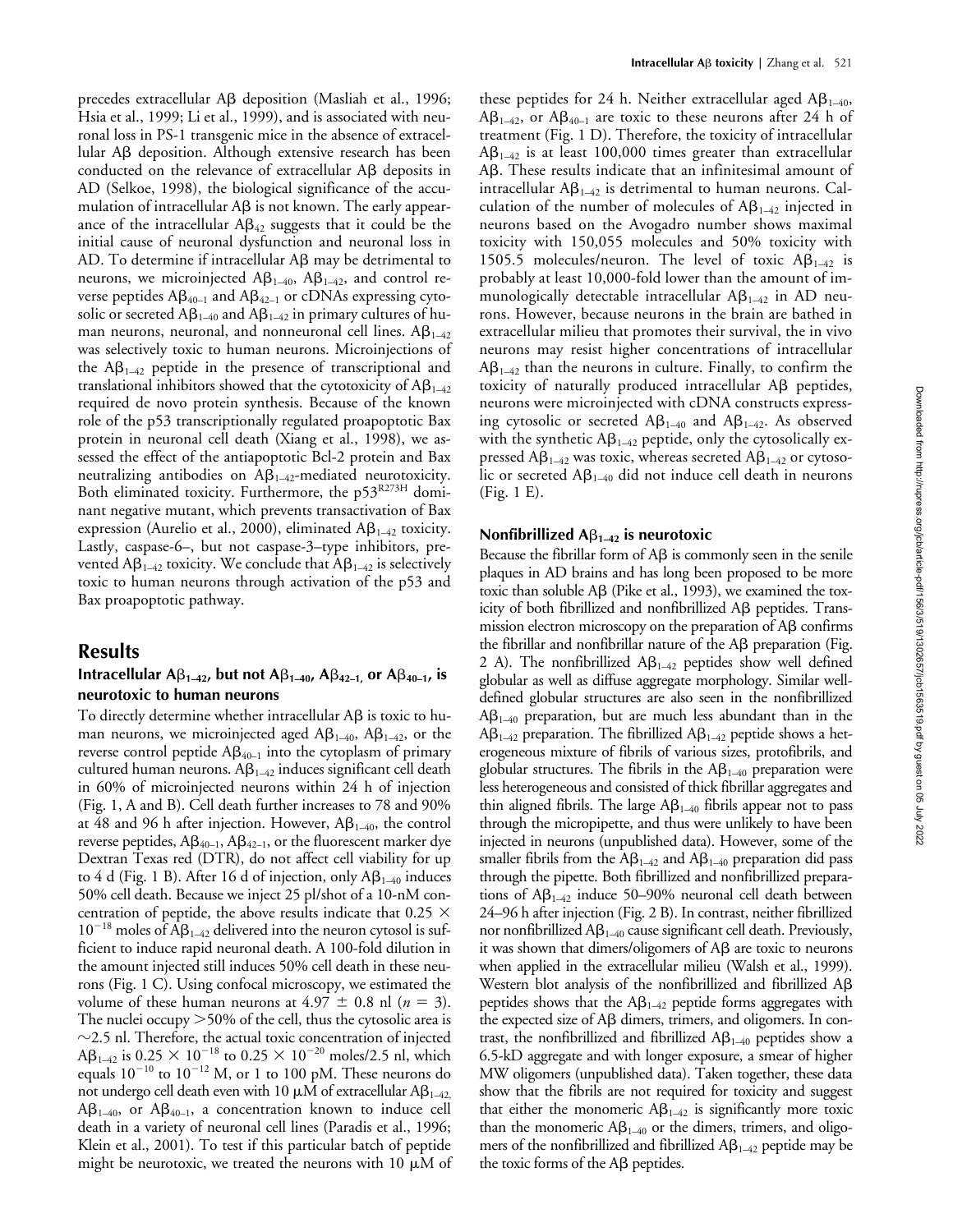

Downloaded from http://rupress.org/jcb/article-pdf/156/3/519/1302657/jcb1563519.pdf by guest on 05 July 2022 Downloaded from http://rupress.org/jcb/article-pdf/156/3/519/1302657/jcb1563519.pdf by guest on 05 July 2022

Figure 2. **Soluble and fibrillar Aß<sub>1–42</sub> are toxic to human neurons.** (A) Electron micrographs of nonfibrillized (nf) and fibrillized (f) Aβ<sub>1–40</sub> and  $\mathsf{AB}_{1\rightarrow 2}$ . In the  $\mathsf{AB}_{1\rightarrow 0}$  nf, the arrows point to the rare globular structures while in the  $\mathsf{AB}_{1\rightarrow 0}$  f, the arrows point to the small aligned fibrils. (B) Nonfibrillized or fibrillized A $\beta_{1\to 40}$  or A $\beta_{1\to 42}$  (10 nM) were injected into human neurons and neuronal cell death assessed by TUNEL staining at 24, 48, and 96 h after injection. The data represent the mean  $\pm$  SEM of three independent experiments. One-way ANOVA (df = 14) followed by Sheffé's test were performed to determine the statistical significance between Aβ-injected and control DTR-injected neurons. \*, P < 0.01. (C) Western blot analysis of fibrillized or nonfibrillized A $\beta_{1\to 40}$  and A $\beta_{1\to 2}$  with 6E10. M, D, and T represent the monomeric, dimeric and trimeric forms, respectively. A longer exposure revealed a smear also in the fibrillized A $\beta_{1\to 40}$  (unpublished data).

# Intracellular  $\mathsf{AB}_{1-42}$  toxicity appears selective to **human neurons**

Because neurons specifically undergo cell death in AD, we  $exp$  lored the specificity of intracellular  $\mathsf{A}\mathsf{B}$  toxicity in primary cultured human astrocytes. The volume of these cells is 10 times that of human neurons, therefore, we injected 100 nM of  $A\beta_{1-42}$  into the cytosol of astrocytes to keep the

same concentration of injected Aß. In human neurons, cell death is easily observed in the DTR-microinjected cells by TUNEL and condensed nuclear DNA (Fig. 3 A). In contrast, microinjected astrocytes do not show any sign of condensed chromatin by Hoechst staining, nor positive nuclear TUNEL staining (Fig. 3 A). The faint green fluorescence detected in these cells is the result of bleed-through from the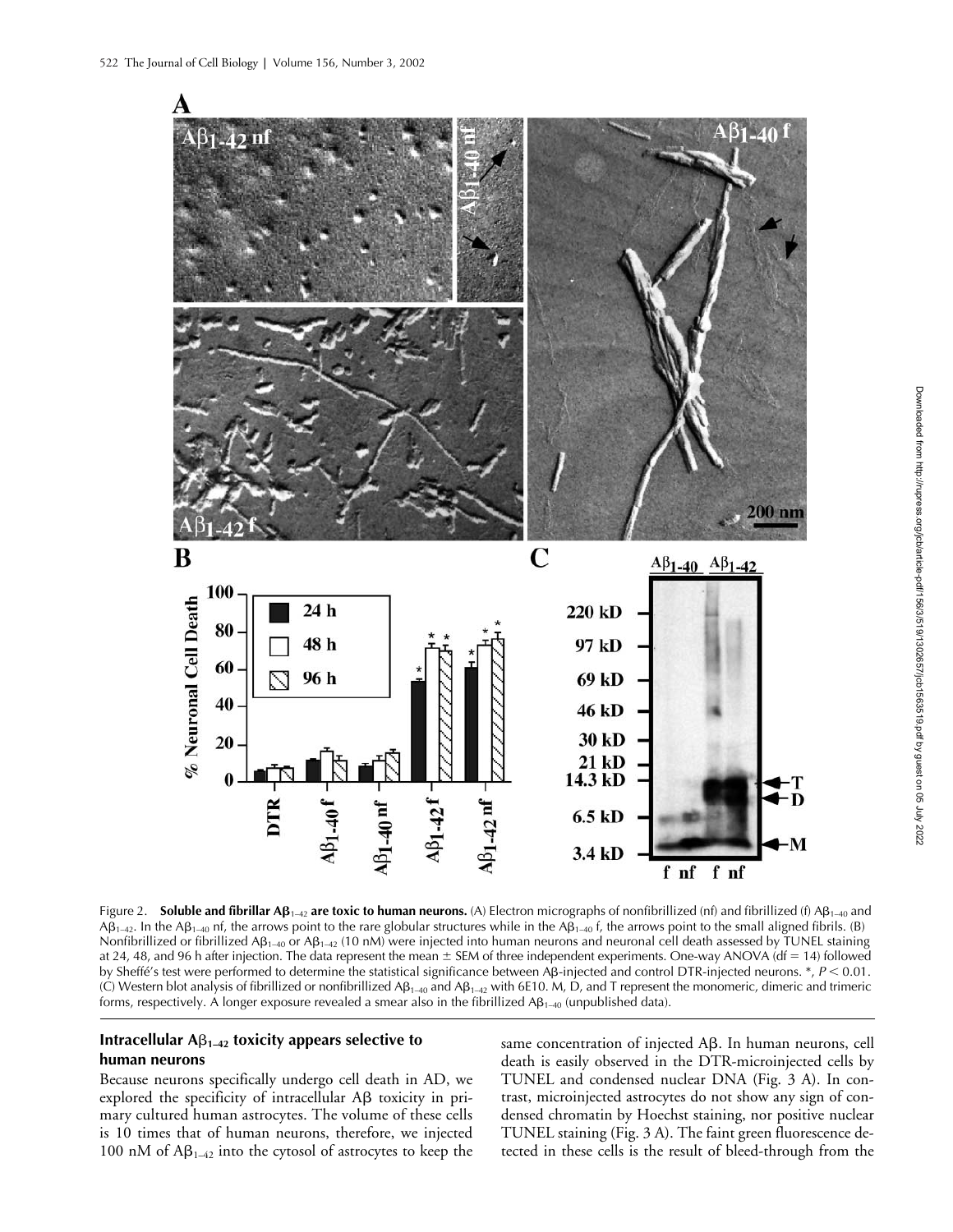

Figure 3. **Intracellular A** $\beta_{1-42}$  is not toxic to primary human **astrocytes, neuroblastoma, teratocarcinoma, fibroblast, and kidney cell lines.** (A) Cells were microinjected with 100 nM  $AB_{1-42}$  and DTR and incubated for 24 h. TUNEL staining identified cell death and Hoechst staining detected nuclei. (B) Cell survival quantitation in several cell lines injected with DTR and  $\mathsf{AB}_{1\text{-}40}$ ,  $\mathsf{AB}_{1\text{-}42}$ , or  $\mathsf{AB}_{40\text{-}1}$ and incubated 24 h. The data represent the mean  $\pm$  SEM of three independent experiments. One-way ANOVA ( $df = 27$ ) followed by Sheffé's test determined the statistical significance between Aß-injected and control DTR-injected cells.  $*$ ,  $P < 0.01$ .

red DTR fluorescence on our microscope. Similarly, microinjections of the A $\beta_{1\rightarrow 2}$  peptide into human neuroblastoma, La-N-1 and M17 cell lines, teratocarcinoma NT2 cells, mice NIH 3T3 fibroblasts, and BHK cells fail to induce cell death. Quantitative analysis on 600 microinjected cells from three independent experiments confirms that among the cell



Figure 4. **Intracellular A** $\beta_{1-42}$  **toxicity requires de novo protein**  $\mathsf{synthesis}.$  Neuronal cell death in non or A $\beta_{1\text{--}42}$  -injected neurons incubated in the absence  $(-)$  or presence of 5  $\mu$ g/ml cycloheximide (CHX) or 5  $\mu$ M actinomycin D (ACTD) for 48 h. Neurons were preincubated for 1 h in CHX and ACTD before microinjections. The data represent the mean  $\pm$  SEM of three independent experiments. One-way ANOVA ( $df = 5$ ) followed by Sheffé's test determined a statistical significant difference between A $\beta_{1\text{--}42}$  in absence and presence of CHX and ACTD but not between CHX and ACTD treatment of non and A $\beta_{1\rightarrow 2}$ -injected neurons.  $^{*}$ ,  $P$   $<$  0.01.

lines tested, only human primary neurons are susceptible to the intracellular  $A\beta_{1-42}$  toxicity (Fig. 3 B). Whether this toxicity occurs in vivo in adult human neurons remains to be determined. However, the in vivo intracellular toxicity of  $\mathsf{A}\mathsf{B}_{1-42}$  occurs in transgenic animals (LaFerla et al., 1995). Taken together, our data demonstrates that intracellular  $\mathsf{A}\mathsf{B}_{1-42}$  is selectively toxic to these human neurons.

## **A**-**1–42 neurotoxicity requires do novo protein synthesis**

To address the underlying molecular mechanism of intracellular A $\beta$  toxicity, we microinjected A $\beta_{1-42}$  into neurons and incubated the cells in the presence or absence of the transcriptional inhibitor, actinomycin D, and the translational inhibitor, cycloheximide, for 24 h. Both cycloheximide and actinomycin D efficiently block  $A\beta_{1\rightarrow 2}$ -induced neuronal death (Fig. 4). These results indicate that de novo protein  $synthesis$  is necessary for intracellular A $\beta$  toxicity.

## Bax is responsible for intracellular A<sub>B</sub> toxicity

Because the proapoptotic Bax protein can induce rapid human neuronal cell death through overexpression (Bounhar et al., 2001), we suspected that Bax could be involved in A $\beta_{1\text{--}42}$ mediated cell death. Therefore, we microinjected a human cDNA expression construct of Bcl-2, the major anti-Bax protein, with the  $A\beta_{1-42}$  peptide (Fig. 5 A). The microinjection of the Bcl-2 construct completely eliminates  $A\beta_{1-42}$ mediated neurotoxicity as observed before against Bax (Bounhar et al., 2001). In contrast, coinjection of an APP cDNA construct does not alter  $A\beta_{1-42}$ -mediated cell death.

To confirm that Bax is involved, we tested whether antibodies against human Bax could neutralize Bax-mediated killing. We found that two monoclonal antibodies, 6A7 and 2D2, and the polyclonal antisera N-20, but not an anti-APP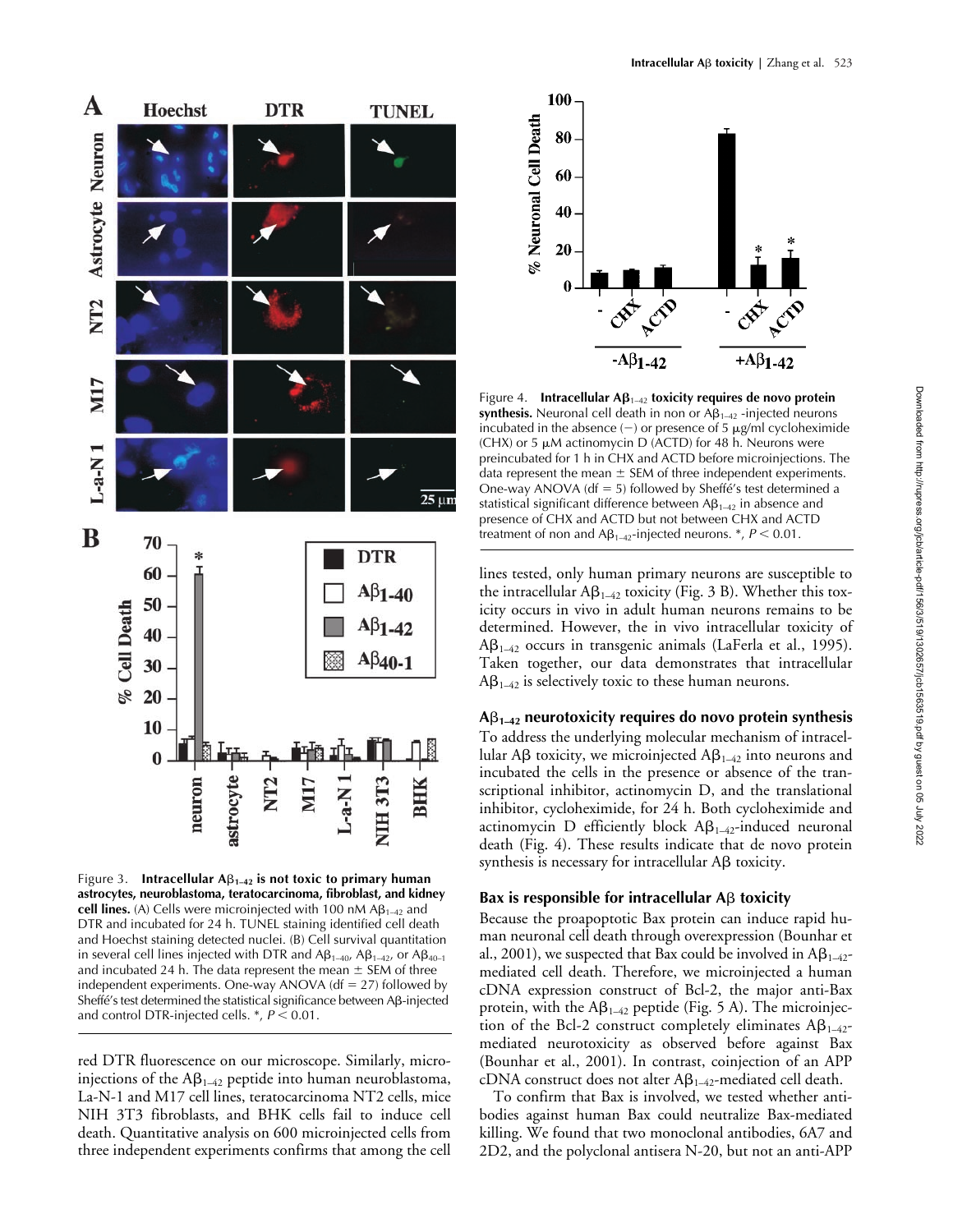

Figure 5. **Inhibition of**  $A\beta_{1-42}$ **-mediated neuronal cell death with Bcl-2 and Bax-neutralizing antibodies.** (A) Cell death in neurons coinjected with  $A\beta_{1-42}$  and Bcl-2 or APP pCep4 $\beta$  eukaryotic cDNA expression episomal construct. \**P* < 0.01. (B) Neuronal cell death in DTR alone (control), Bax cDNA,  $AB_{1-42}$  peptide, or recombinant active caspase-6 (R-Csp-6)-microinjected neurons in the absence  $(-)$  or presence of monoclonal Bax antibodies, 6A7 or 2D2, Bax polyclonal antisera, N-20, APP monoclonal antibody 22C11, mouse IgG, or rabbit nonimmune sera. Cells were incubated 24 h after microinjections. The data represent the mean  $\pm$  SEM of three independent experiments. One-way ANOVA ( $df = 6$ ) followed by Sheffé's test determined the significance of the difference between the insult in absence and presence of the antibodies.  $\ast$ ,  $P < 0.01$ .



Figure 6. **Inhibition of**  $A\beta_{1-42}$ **-mediated neuronal cell death with p53 dominant negative R273H mutant but not p53 wild type.** Neuronal cell death in DTR (Ctl),  $\mathsf{AB}_{1-40}$  peptide,  $\mathsf{AB}_{1-42}$  peptide, R-Csp-6, or Bax cDNA alone  $(-)$  or comicroinjected with cDNA expressing wild-type (WT) or dominant negative (DN) p53 in neurons. Microinjected cells were incubated 48 h. The data represent the mean  $\pm$  SEM of three independent experiments. One-way ANOVA  $(df = 14)$  followed by Sheffé's test showed a statistically significant difference between  $AB_{1-42}$  without and with p53<sup>DN</sup>-injected neurons.  $*, P < 0.01.$ 

antibody, rabbit serum nor a mouse IgG, could neutralize the pro-apoptotic properties of Bax (Fig. 5 B). Similarly, these anti-Bax antibodies completely neutralized the  $A\beta_{1-42}$ mediated neurotoxicity. In contrast, none of these antibodies had any effect on recombinant active caspase-6–mediated cell death. Therefore, these experiments show that anti-Bax antibodies specifically inhibit Bax-mediated or A $\beta_{1\!-\!42}$ -mediated cell death and indicate that  $A\beta_{1-42}$  induces cell death through Bax activation. Together, these results implicate Bax in  $A\beta_{1-42}$ -mediated neuronal cell death.

# p53 is involved in intracellular A<sub>B1–42</sub>-mediated **neurotoxicity**

Bax is transcriptionally regulated by p53; therefore, we tested whether p53 activation was involved in intracellular  $AB_{1-42}$ -mediated neurotoxicity. We chose to use the  $p53^{R273H}$  dominant negative ( $p53^{DN}$ ) mutant because it effectively inhibits p53 transcriptional activation of Bax (Aurelio et al., 2000). Whereas the expression of p53 wild-type (WT) or  $p53^{DN}$  does not induce neuronal apoptosis in absence or presence of A $\beta_{1-40}$ , the p53 $^{\text{DN}}$ , but not the p53 $^{\text{WT}}$ , effectively inhibits  $A\beta_{1-42}$ -mediated neurotoxicity (Fig. 6). The inability of the  $p53^{DN}$  to inhibit the toxicity of Bax when expressed from the CMV promoter of a cDNA construct or to inhibit cell death by recombinant active caspase-6 attests to the specificity of the p53<sup>DN</sup> against A $\beta_{1-42}$ -mediated cell death. Together with the inhibition of  $A\beta_{1-42}$ mediated neurotoxicity using Bax antibodies, these results suggest that  $A\beta_{1\rightarrow 2}$  activates p53 which regulates Bax expression to induce cell death.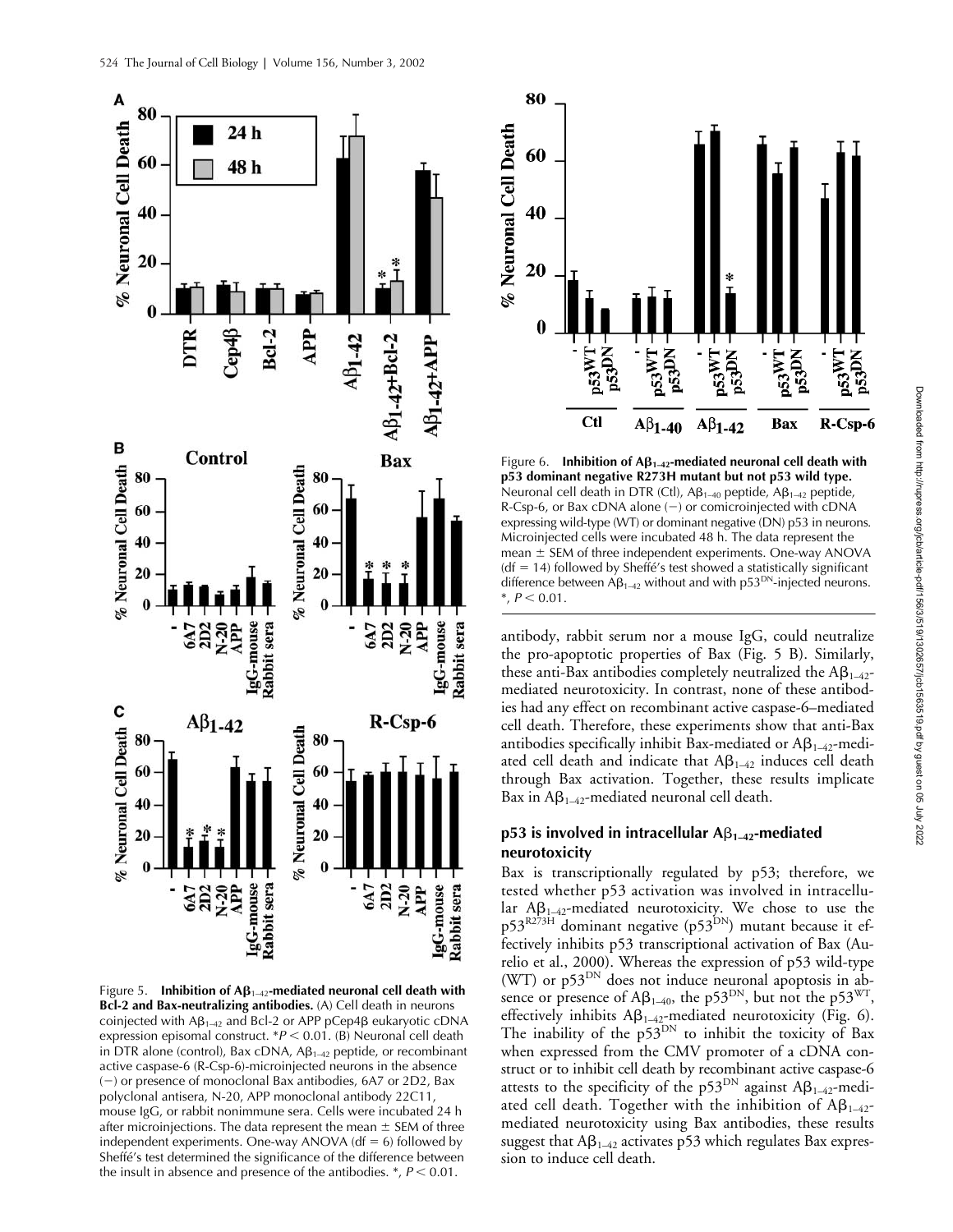Previously, we have shown that serum deprivation induces caspase-6–, but not caspase-3–mediated cell death in human neurons (LeBlanc et al., 1999). To assess the role of caspases in A $\beta_{1-42}$ -mediated neurotoxicity, we incubated A $\beta_{1-42}$ injected neurons in the presence or absence of various caspase inhibitors. The results show that the pan caspase inhibitor, Z-VAD-fmk, the caspase-6–like inhibitor, Z-VEID-fmk, and the caspase-8–like inhibitor, Z-IETD-fmk, completely prevent A $\beta_{1\text{--}42}$ -induced neuronal cell death (Fig. 7). In contrast, the caspase-1–like inhibitor, Z-YVAD-fmk and the caspase-3–like inhibitor, Z-DEVD-fmk, do not inhibit  $A\beta_{1-42}$ -induced cell death. Therefore, the data show that caspase-6– or caspase-8–like activities regulate  $A\beta_{1\rightarrow 2}$ -mediated neuronal apoptosis.

# **Discussion**

The accumulation of intraneuronal A $\beta_{42}$  before the appearance of senile plaques and NFT in AD questions the relevance of intraneuronal A $\beta_{42}$  in neurons (Gouras et al., 2000; D'Andrea et al., 2001). In the present manuscript, we show that (a) very low levels of intracellular  $A\beta_{1-42}$ , but not  $A\beta_{1-40}, A\beta_{42-1}, \text{ or } A\beta_{40-1}, \text{ are selectively cytotoxic to human}$ neurons; (b) nonfibrillized  $A\beta_{1-42}$  peptide is as toxic as the fibrillized peptide and toxicity may be attributable to the formation of A $\beta_{1-42}$  oligomers; and (c) A $\beta_{1-42}$  toxicity is mediated through the p53 and Bax cell death pathway. Therefore, our findings support the hypothesis that intracellular accumulation of  $A\beta_{1-42}$  may be an initial cause of neuronal dysfunction and loss in AD. Intracellular accumulation of  $\mathsf{A}\mathsf{B}_{1\text{-}42}$  preceding other pathological lesions is observed not only in AD (Gouras et al., 2000; D'Andrea et al., 2001), but also in cells or transgenic mice expressing AD-associated PS-1 mutations, APP mutations, or double APP/PS-1 mutations (Masliah et al., 1996; Sudoh et al., 1998; Xia et al., 1998; Chui et al., 1999; Petanceska et al., 2000; Wirths et al., 2001) and in aging monkeys (Martin et al., 1994). Some of these animal models have been shown to present behavioral abnormalities or neurodegeneration before the appearance of extracellular plaques (Chui et al., 1999; Hsia et al., 1999). In addition, despite most studies showing that extracellular Aß deposition in senile plaques does not correlate well with the severity of AD (Terry, 1999), analysis of total AB levels in protein extracts from brains of well-ascertained cognitively impaired patients reveals an elevation of both  $AB_{40}$  and  $AB_{42}$  levels with increasing cognitive deficits (Naslund et al., 2000). In the frontal cortex, the increased Aß levels precede significant NFT pathology. Therefore, these data suggest that intracellular  $\mathsf{AB}$  may be involved in cognitive decline. Because a positive correlation exists between cognitive decline and loss of synaptophysin or neurons, our results indicate that the intracellular  $A\beta$  could be the initial insult leading to neuronal dysfunction or death in AD (Masliah et al., 1989, 2001; Gomez-Isla et al., 1996).

The in vivo cytotoxicity of intracellular  $A\beta_{1-42}$  is supported by the results of LaFerla and colleagues (1995) who showed that neurofilament L promoter-directed expression of cytosolic  $A\beta_{1-42}$  results in neuronal cell death in mice (LaFerla et al., 1996). Additionally, our experiments show that levels of A $\beta_{1\!-\!42}$  likely to be more physiological can rap-



Figure 7. **Inhibition of**  $\mathbf{A}\mathbf{\beta}_{1-42}$ **-mediated neuronal cell death with caspase inhibitors.** Neurons were preincubated for 1 h in the presence of 5  $\mu$ M of each inhibitor, microinjected with A $\beta_{1\rightarrow 2}$  peptide and incubated for 24 h in the presence of the inhibitors before revealing cell death of injected cells with TUNEL. The data represent the mean  $\pm$  SEM of three independent experiments. One-way ANOVA  $(df = 11)$  followed by Sheffé's test showed a statistically significant difference between  $A\beta_{1-42}$  and  $A\beta_{1-42}$  + Z-VAD-fmk, Z-VEID-fmk, and Z-IETD-fmk. \*,  $P < 0.01$ .

idly induce cell death and that this toxicity is restricted to a nonfibrillar form of  $A\beta_{1-42}$  peptide.

The extreme toxicity of intracellular  $A\beta_{1-42}$  raises some important questions. First, can  $A\beta_{1\text{--}42}$ , which is made through the secretory pathway, access the cytosol? Normally, it should not. However, there are three possible modes of entry of A $\beta_{1-42}$  into the cytosol. Insoluble A $\beta_{42}$  in the ER could access the cytosol through the ER quality control system where misfolded proteins are reverse translocated to the cytosol, ubiquitinated, and degraded through the proteosome system (Lippincott-Schwartz et al., 1988; Bonifacino et al., 1990; Bonifacino and Lippincott-Schwartz, 1991; Greenfield et al., 1999). In aging, the degradation of the  $A\beta_{1-42}$  could be compromised by a reduction of proteosomal activity thus resulting in cytosolic  $A\beta_{1-42}$  neurotoxicity (Merker et al., 2001). Second, newly synthesized  $A\beta_{1-42}$  could be directed to endosomes/lysosomes either from the trans-Golgi or by endocytosis of secreted peptide. In this situation, the  $A\beta_{1-42}$  would have to be released in the cytosol through breakdown of membrane or passive diffusion of the peptide from endosomes/lysosomes into the cytosol. Interestingly, it has been shown that A $\beta_{1-42}$ , but not A $\beta_{1-40}$ , increases lysosomal membrane permeability possibly resulting in leakage of the A $\beta_{1\!-\!42}$ in the cytosol (Yang et al., 1998). Third, the secreted  $A\beta_{1\!-\!42}$ could passively diffuse back into the cytosol through the plasma membrane. Many have reported the neuronal toxicity of the extracellular Aß peptides on primary and cell line systems (for review see Klein et al., 2001). In contrast to these findings, we were unable to find toxicity of the extracellular  $\mathsf{A}\mathsf{B}_{1\text{-}42}$  or  $\mathsf{A}\mathsf{B}_{1\text{-}40}$  in our cultures of human neurons despite high concentrations of the peptides. However, we have pre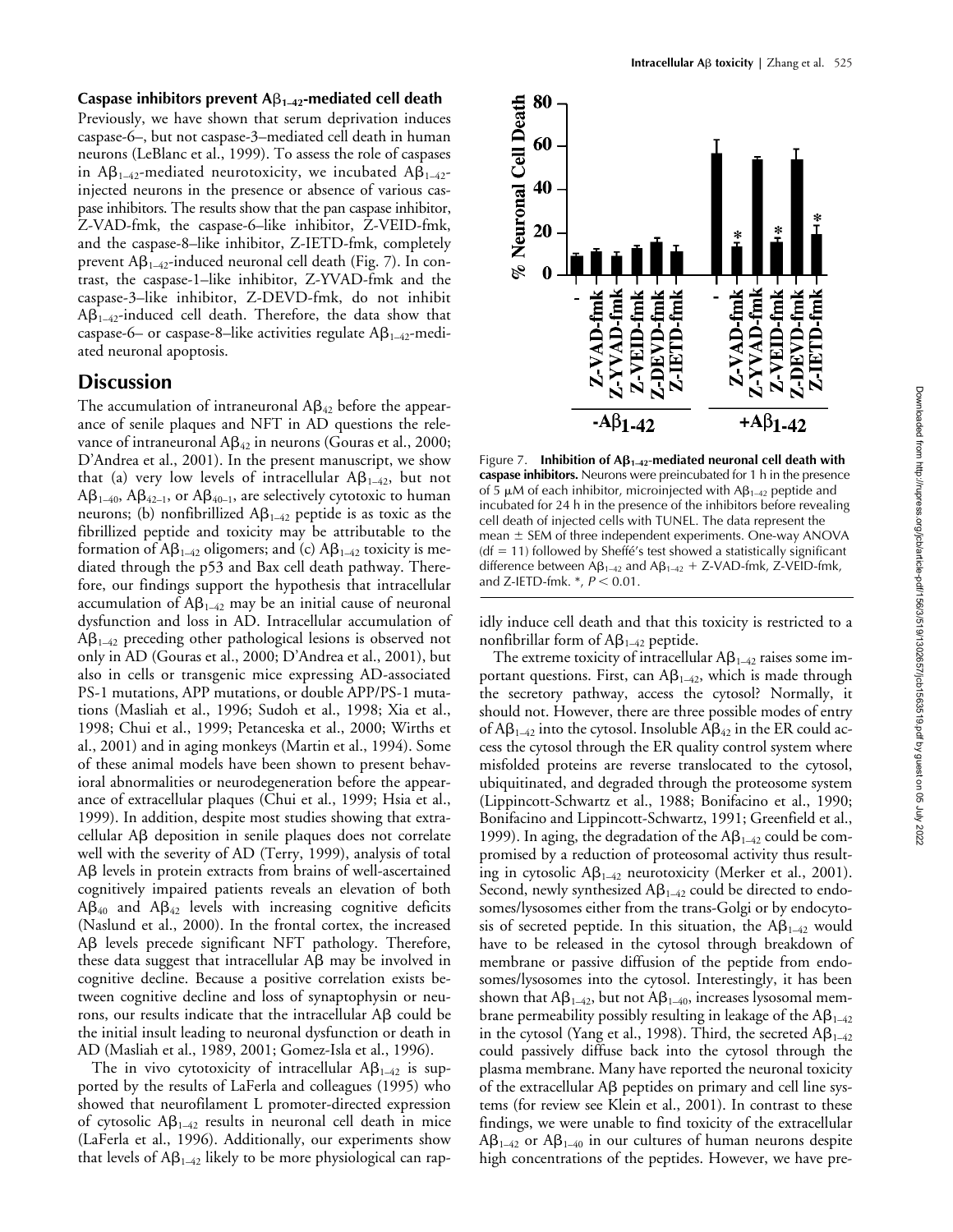viously shown that the amyloid peptides render neurons vulnerable to a secondary insult (Paradis et al., 1996). Others have also observed this effect in human neuronal cultures (Mattson et al., 1992). Possibly, the secondary stress in $c$ reases  $\text{A}\beta$  receptors or endocytosis or alters the plasma membrane permeability resulting in the diffusion of the extracellular A $\beta_{1\rightarrow 2}$  peptide inside the cell. However, this latter possibility is unlikely to be a primary cause of AD, as intracellular  $A\beta_{1-42}$  accumulation precedes senile plaques but nevertheless could contribute to a secondary round of cell death after the deposition of extracellular amyloid.

The selective toxicity of  $A\beta_{1-42}$  compared with  $A\beta_{1-40}$ poses another interesting problem: the extracellular  $\mathsf{A}\mathsf{B}$  peptide toxicity has been attributed to the fibrillar, protofibrillar, or aggregating properties of A $\beta$  (for review see Klein et al., 2001). For intracellular  $A\beta_{1\rightarrow 2}$  toxicity, there exists three possibilities. First, it could be that the extra two amino acids on  $A\beta_{1-42}$  are responsible for inducing toxicity. Second, as has previously been suggested, amyloid fibrils could be the toxic molecules. However, both less toxic  $A\beta_{1-40}$  and extremely toxic  $A\beta_{1-42}$  form significant amounts of fibrils and nonfibrillized  $A\beta_{1\rightarrow 2}$  is still very toxic. Third, the oligomers observed by Western blot analysis in the nonfibrillized and fibrillized A $\beta_{1-42}$  could be responsible for cell death (Walsh et al., 1999). Furthermore, it remains a possibility that the forms observed by electron microscopy and by Western blot analysis change when microinjected in neurons due to association with certain cytosolic factors (Walsh et al., 1999; Nilsberth et al., 2001). Therefore, much work will be required to elucidate the toxic structure of the  $A\beta_{1-42}$  peptides.

We further show that  $A\beta_{1-42}$  mediates neurotoxicity through the known p53 and Bax cell death pathway. p53 expression increases in the transgenic neurons of cytosolically expressed  $A\beta_{1-42}$  and in AD neurons (LaFerla et al., 1996; de la Monte et al., 1997, 1998; Kitamura et al., 1997; Seidl et al., 1999). In addition, synthetic p53 inhibitors can prevent extracellular Aß mediated toxicity of hippocampal neuron cultures (Culmsee et al., 2001). Extracellular A $\beta$  can upregulate Bax expression or require Bax to mediate cytotoxicity (Paradis et al., 1996; Selznick et al., 2000; Culmsee et al., 2001). Furthermore, Bax protein levels increase in AD (MacGibbon et al., 1997; Nagy and Esiri, 1997; Su et al., 1997; Tortosa et al., 1998; Giannakopoulos et al., 1999), although this was not confirmed by all studies (Engidawork et al., 2001). Therefore, the identification of the role of the p53–Bax cell death pathway in intracellular  $A\beta_{1-42}$ -mediated neurotoxicity reveals additional therapeutic targets that could be used against AD. Because p53 is activated through phosphorylation, the results suggest that  $A\beta_{1-42}$  induces a kinase or inhibits a phosphatase responsible for this phosphorylation. Given the known importance of tau hyperphosphorylation in AD, one wonders whether the activation of p53 could be linked to the phosphorylation of tau through intracellular  $A\beta_{1-42}$  induction of kinase activity.

The mechanism by which p53 is activated by intracellular  $\mathsf{A}\mathsf{B}_{1\text{-}42}$  remains to be elucidated. It is interesting to note that  $A\beta_{1\text{--}42}$  interacts with ERAB, an intracellular ER and mitochondria-localized member of the alcohol dehydrogenase family (Yan et al., 1997). In transfected Cos cells, ERAB facilitates the toxicity of extracellular  $\mathsf{A}\beta_{1\text{--}42}$  and  $\mathsf{APP}^{\mathsf{V}717\mathsf{G}}$ 

mutant (Yan et al., 1999). Whether ERAB is involved in cytosolic  $A\beta_{1-42}$  toxicity remains to be determined but since ERAB is localized to mitochondria and ER, it is unlikely to have access to the injected  $A\beta_{1-42}$  unless mitochondrial ERAB is released into the cytosol during apoptosis as are many other mitochondrial factors.

It is well known that Bax activates caspases by promoting the release of mitochondrial cytochrome c, which forms an apoptosome with a number of other factors including caspases (Adrain and Martin, 2001). The caspase-9 has specifically been shown to be activated by cytochrome c and further activate caspase-3. Our result showing that the caspase-6 and -8, but not the caspase-3 inhibitors, prevent  $A\beta_{1\rightarrow 2}$ toxicity is surprising. The lack of involvement of caspase-3 is likely due to the fact that these neurons contain high levels of inhibitor of apoptosis proteins known to inhibit caspase-3 (Zhang and LeBlanc; unpublished data). These results are consistent with our previous observation that caspase-6, but not caspase-3, is activated in serum-deprived primary human neurons and that only recombinant active caspase-6 induces apoptosis of human primary neurons (LeBlanc et al., 1999; Zhang et al., 2000). Because little is known of caspase-6 regulation, much more work will be required to understand how caspase-6 is activated in the presence of intracellular  $A\beta_{1-42}$ .

Uncovering the acute human neuronal toxicity of intracellular A $\beta_{1-42}$  questions the validity of the currently developed therapies against extracellular amyloid in AD. If intracellular  $A\beta_{1-42}$  precedes extracellular amyloid deposits, then antiamyloid therapies need to be cell permeable. Otherwise, they may have little effect on the prevention or early treatment of AD but could be beneficial to prevent further damage incurred by the extracellular amyloid. However, if the intracellular A $\beta_{1\!-\!42}$  is a consequence of extracellular amyloid deposits, then these therapies would presumably be advantageous to AD patients. Attempts directed toward the inhibition of the secretases responsible for the production of  $A\beta_{1-42}$ should also have a favorable impact on the disease assuming that it is only  $A\beta_{1-42}$  that is the problem in AD and not an underlying general problem with the secretory pathway resulting in the misfolding and cytosolic accumulation of other insoluble proteins. Our study indicates that in addition to the antiamyloid strategies, antineuronal cell death therapies against p53, Bax, or caspases could be extremely valuable in preventing neuronal loss in AD.

# **Materials and methods**

## **cDNA clones**

Human Bcl-2 cDNA was obtained from Dr. Walter Nishioka (Vical, Inc.). Bax cDNA was amplified from a human neuron cDNA library (Bounhar et al., 2001). APP<sub>695</sub> cDNA in pCep4ß was obtained from Steve Younkin (Mayo Clinic, Jacksonville, FL). The cDNAs were cloned into pCep4β (Invitrogen). The p53 wild-type and  $p53^{R273H}$  dominant negative cDNAs were produced by Arnold Levine, and were cloned in the pCMV-NEO vector (Hinds et al., 1990). These cDNAs were purified through GlassMAX<sup>TM</sup> (GIBCO BRL) and diluted at 30 ng/ $\mu$ l in PBS before the microinjections.

Primers were designed to amplify secreted and cytosolic  $AB_{1-40}$  and  $\mathsf{AB}_{1-42}$  from APP<sub>695</sub>. These primers amplify the entire A $\beta$  sequence with an additional methionine ATG codon at the  $5'$  end and a stop codon at the  $3'$ end to ensure translation. Cytosolic A $\beta$  was amplified with the A $\beta_{1-40/42}$ forward primer 5'-TCA CTC GAG AAT GGA TGC AGA ATT CCG ACA T-3' (contains a built-in 5' XhoI site) and  $AB_{1-42}$  reverse primer 5'-ATG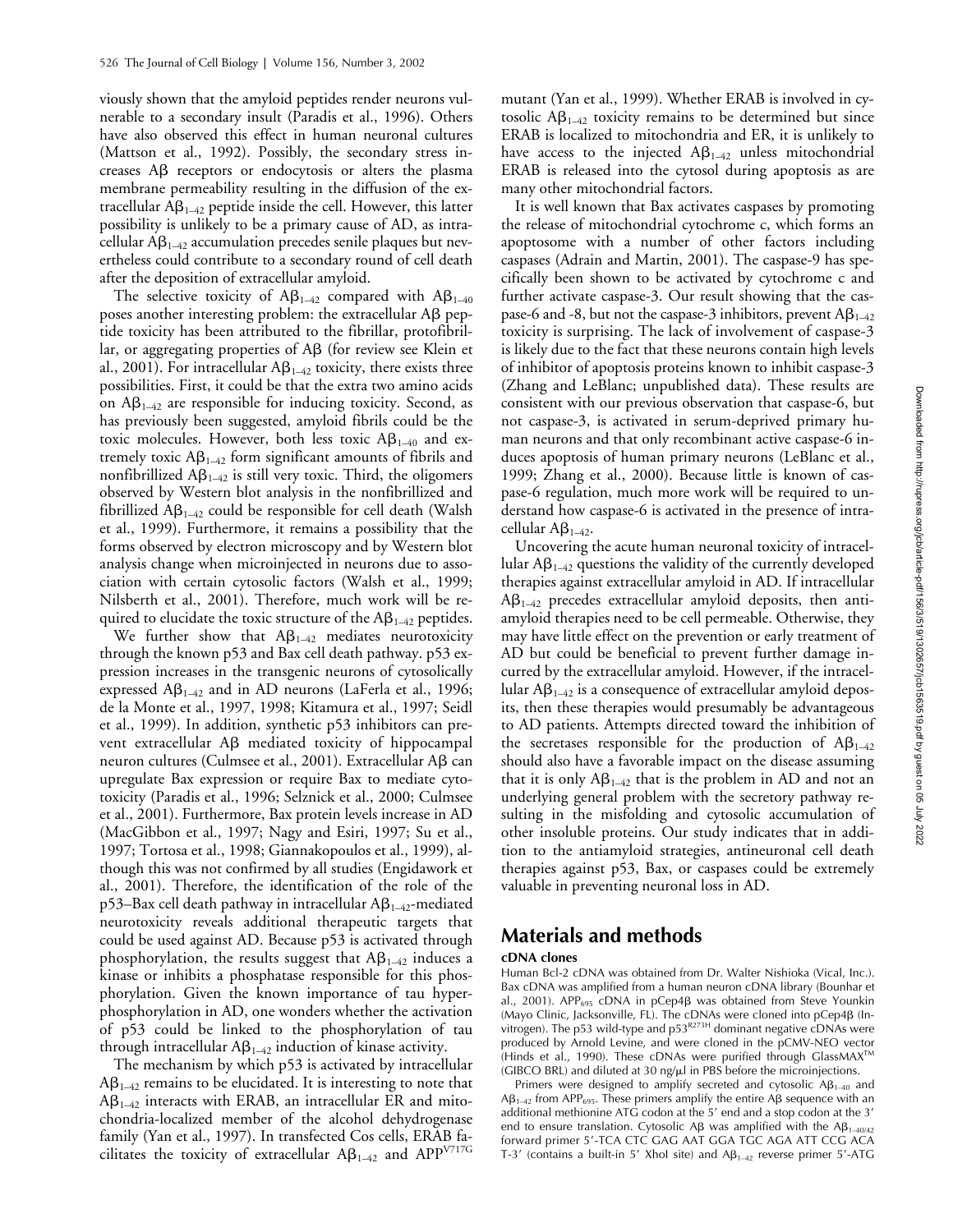GAT CCT TAC GCT ATG ACA ACA CCG AA-3' (has a 3' BamH1 site) or Aβ<sub>1–40</sub> reverse primer 5'-TCG ATC CTT AGA CAA CAC CGC CCA CCA TG-3' (has a 3' BamH1 site). Secreted A $\beta$  was made by linking the APP signal peptide (SP) to the A $\beta$  sequence. The SP was amplified with APP-SP1 forward primer, 5'-TTA CTC GAG ATG CTG CCC GGT TTG GCA-3' (contains a 5' XhoI site) and APP-SP2 reverse primer, 5'-GGA ATT CTG CAT CCA TCG CCC GAG CCG TCC AGG C-3' (contains a 3' EcoR1 site). A ligation between EcoR1- cleaved PCR-amplified A $\beta$  coding sequence and the EcoR1-cleaved SP sequence was reamplified with the A $\beta_{1\rightarrow0/42}$  forward primer and A $\beta_{1\!-\!40}$  or A $\beta_{1\!-\!42}$  reverse primers. The PCR-amplified SP and Aβ sequence were cloned into the prokaryotic pBSKII and eukaryotic episomal pCep4ß vectors through the XhoI/BamHI restriction sites. All clones were restriction mapped and sequenced before use.

#### **Neutralizing Bax antibodies**

Monoclonal anti-Bax 6A7 (amino acids 12–24; PharMingen) and 2D2 (amino acids 3–16; Trevigen), polyclonal anti-Bax N-20 (Santa Cruz Biotechnology, Inc.), monoclonal anti-APP 22C11 (Roche), mouse IgG, or rabbit sera were diluted at 50  $\mu$ g/ml (for 6A7, 2D2, mouse IgG, and  $22C11$ ) or  $25 \mu g/ml$  (for polyclonal anti-Bax and rabbit sera) in PBS before use. A toxicity curve was done to determine these concentrations as the highest nontoxic concentrations that can be injected in neurons.

#### **Cell cultures**

Primary cultures of human neurons and astrocytes were prepared from 11– 17-wk-old fetal brains as described previously (LeBlanc, 1995). The McGill University Institutional Review Board (Montréal, Québec, Canada) has approved this procedure following Canadian Institutes of Health and National Institutes of Health ethical guidelines. Brain tissues were dissociated with 0.25% trypsin (GIBCO BRL) in PBS at 37°C for 15 min. The trypsin was inactivated with 10% decomplemented FBS (HyClone). The dissociated cells were triturated in 0.1 mg/ml DNaseI (GIBCO BRL), filtered successively through 130  $\mu$ m nylon mesh (Sefar Canada, Inc.) and Falcon 70-m cell strainers (Becton Dickinson), and centrifuged at 5,000 *g* for 10 min at 10°C to pellet the cells. The cell pellet was washed once with PBS and once with MEM (GIBCO BRL) in Earle's balanced salt solution containing 0.225% sodium bicarbonate, 1 mM sodium pyruvate, 2 mM L-glutamine, 0.1% dextrose, antibiotic Pen-Strep (all from GIBCO BRL), and 5% decomplemented FBS. The cells were plated at a density of 3  $\times$ 106 cells/ml on poly-L-lysine–coated ACLAR™ (Cat. No., 33C; thickness, 0.5 mm; Allied Chemical) coverslips. Neuron cultures were treated successively three times with 1 mM fluorodeoxyuridine (GIBCO BRL) at feeding, and subsequently every week to prevent proliferation of dividing cells. In general, the neurons attach to the coverslips within 24 h and develop dense neuritic networks within 3 d. The cultures contain 90–95% neurons and 5–10% astrocytes (LeBlanc, 1995). Microinjections or treatments were performed 10 d after plating for neurons and astrocytes.

Human neuroblastoma M17 cells were obtained from Dr. J. Biedler (Cellular Biochemistry and Genetics, New York, NY) and cultured on ACLAR™ coverslips at 10<sup>6</sup> cells/ml in OPTI-MEM (GIBCO BRL) containing 5% FBS. Human teratocarcinoma NT2 (Stratagene) and neuroblastoma La-N-1 cells, a gift from Dr. L. Culp (Case Western Reserve University, Cleveland, OH), were cultured on ACLAR™ coverslips at 10<sup>6</sup> cells/ml in DME (GIBCO BRL) containing 10% FBS. BHK cells, a gift from William Bowers (University of Rochester, Rochester, NY), and the mice NIH3T3 fibroblasts, a gift from Dr. Stephane Richard (McGill University, Montréal, Québec, Canada) were grown in DME and 10% FBS.

#### **A**- **peptides**

Initially (for Fig. 1), Aβ peptides (Bachem) were dissolved in sterile distilled water at 25  $\mu$ M and incubated at 37°C for 5 d. The peptides' stock solutions were frozen and diluted in PBS immediately before microinjection. Thereafter, nonfibrillar Aβ peptides (American Peptide Co.) were disaggregated at 25  $\mu$ M in 5 mM Tris buffer pH 7.4, an aliquot diluted to 0.25  $\mu$ M and immediately frozen at  $-20^{\circ}$ C in aliquots of 50  $\mu$ l. The remaining 25- $\mu$ M solution was incubated at 37°C in Eppendorf tubes with continuous mixing by inversion to fibrillize the peptides. After incubation, the samples were removed, vortexed, sonicated twice for 1 min in a bath type sonicator (ELMA GmbH & Co. KG), and frozen at  $-20^{\circ}$ C in 50 µl aliquots. Each aliquot was used once to avoid possible effects of freeze and thaw cycles.

#### **Electron microscopy**

A 3- $\mu$ l aliquot of Aβ peptide was placed on freshly cleaved mica plates (BioForce Laboratory, Inc.). The specimens were air dried and subsequently transferred to a Balzers High-Vacuum Freeze-Etch Unit (model 301) under a  $1.3 \times 10^{-4}$  Pa vacuum. The specimens were shadowed with

platinum (BAL-TEC EM-Technology and Application, NH) at a 30 angle and coated with a carbon film platinum (BAL-TEC EM-Technology and Application). The replicas were detached from the mica by flotation in deionized water and transferred onto a 300-mesh grid (Canemco, Inc.). The grids were examined with a Joel 200FX transmission electron microscope (Joel) at  $21,000 \times$  magnification.

#### **Western blot analysis of A**- **peptides**

Nonfibrillar and fibrillar forms of  $A\beta_{1-40}$  and  $A\beta_{1-42}$  (5  $\mu$ g) were added to sample buffer and electrophoresed on a triple layer (4%, 10%, 16.5%) Tris-Tricine gel at 50 V for 1 h followed by 70 V for 16 h (Schagger and Von Jagow, 1987). The proteins were transferred to Immobilon-P PVDF Membrane (Millipore) at 200 milliamps for 2 h. The membrane was blocked by 5% nonfat milk in Tris buffered saline with 0.1% Tween 20 (TBST) at room temperature for 1 h, incubated with a 1/100 dilution of the anti-A $\beta_{1-17}$  antibody 6E10 (Signet) and detected by chemiluminescence.

## **Microinjection**

Thin-walled Borosilicate glass capillaries (OD 1.0 mm, ID 0.5 mm) with microfilament (MTW100F-4; World Precision Instrument) were pulled with a Flaming/Brown Micropipette Puller (P-87; Sutter) to obtain injection needles with a tip diameter of  $\sim$ 0.5 µm. Microinjections were performed in the cytosol of each cell using the Eppendorf Microinjector 5246 and Burleigh Micromanipulator MIS-5000. Human neurons were injected with 25 pl/shot at an injection pressure of 100 hPa, a compensation pressure of 50 hPa, and an injection time of 0.1 s. Human astrocytes, M17, NT2, La-N-1, BHK, and NIH 3T3 cells were injected with 8 pl/shot at an injection pressure of 50 hPa, a compensation pressure of 30 hPa and an injection time of 0.1 s. The diluted peptides were injected at the indicated concentrations with 100  $\mu$ g/ml DTR (MW: 3000; Molecular Probes) as a fluorescent marker to recognize the injected cells. Approximately 90% neurons and NT2 cells, and 50% astrocytes, M17, La-N-1, BHK, and NIH 3T3 cells survive the injections for at least 16 d.

#### **Measurement of neuronal apoptosis**

Cells were fixed in freshly prepared 4% paraformaldehyde/4% sucrose for 20 min at room temperature and permeabilized in 0.1% Triton X-100, 0.1% sodium citrate on ice for 2 min. Terminal deoxynucleotidyl transferase-mediated dUTP nick end labeling (TUNEL) was performed using the In situ Cell Death Detection Kit I as described by the manufacturer (Roche). The percentage of cell death was determined as the ratio of the number of DTR-TUNEL–double positive cells over the total number of DTR-positive cells.

Hoechst staining was used to recognize cell nuclei and detect apoptotic nuclear condensation and fragmentation. Hoechst dye (Intergen) was dissolved in sterile distilled water at 200  $\mu$ g/ml and diluted 500 times in PBS immediately before staining. After the incubation for TUNEL staining, cells were washed three times for 10 min each in PBS, treated with the diluted Hoechst dye for 15 min at room temperature (in the dark), washed three times for 10 min each in PBS, washed once in water for 5 min, and mounted with Immunon™ mounting medium (Shandon) onto glass slides to be observed under the fluorescence microscope.

#### **Treatment with caspase inhibitors, cycloheximide, and actinomycin D**

Caspase pan inhibitor, Z-Valine-Alanine-Aspartic acid-fluoromethylketone (Z-VAD-fmk) (Biomol), caspase-1 inhibitor, Z-Tyrosine-Valine-Alanine-Aspartic acid-fmk (Z-YVAD-fmk), caspase-6 inhibitor, Z-Valine-Glutamic acid-Isoleucine-Aspartic acid-fmk (Z-VEID-fmk), caspase-3 inhibitor, Z-Aspartic acid-Glutamic acid-Valine-Aspartic acid-fmk (Z-DEVD-fmk), and caspase-8 inhibitor, Z-Isoleucine-Glutamic acid-Threomine-Aspartic acid-fmk (Z-IETD-fmk) (Sigma-Aldrich), were dissolved in 100% DMSO (Sigma-Aldrich) at 20 mM and were diluted at 5  $\mu$ M into culture media immediately before use. Stock solutions of 5 mg/ml cycloheximide (Sigma-Aldrich) and 200 µM actinomycin D (Sigma-Aldrich) were made in sterile distilled water and diluted to 5  $\mu$ g/ml for cycloheximide and 5  $\mu$ M for actinomycin D in the culture media immediately before use. The media was changed every 48 h.

## **Statistical evaluation**

One-way or two-way analyses of variance (ANOVAs) with post hoc tests (Statview 5.01) determined the statistical significance of the difference between treatments. The Dunnett's test was used when comparing several groups with one certain group (control), for example, comparison between different treatment groups vs. untreated group. The Sheffé's test was applied when comparing between every other group, for example, compari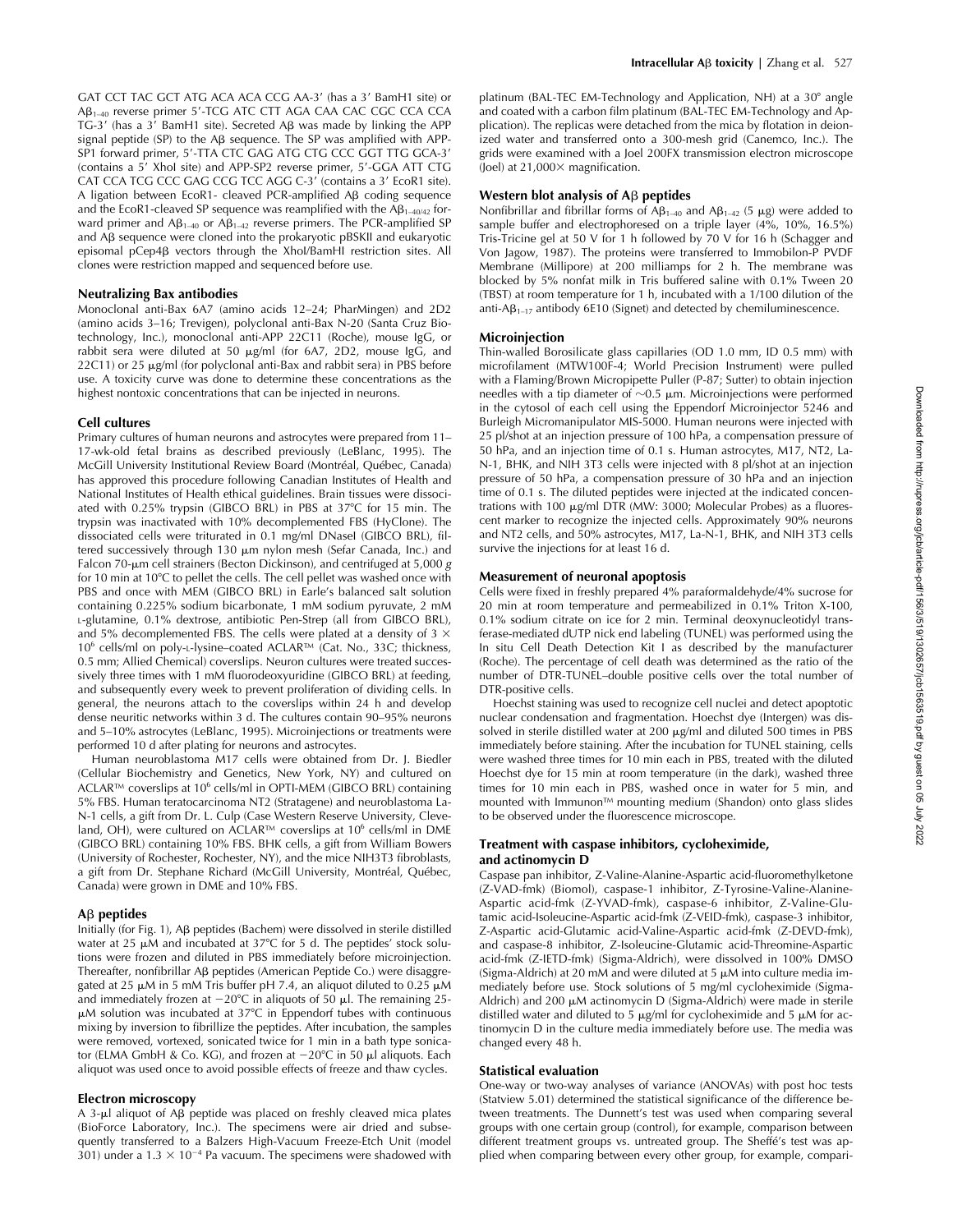son between each treatment group. A  $P$  value of  $\leq 0.05$  was taken as the criteria for statistical significance.

We acknowledge the contribution of Neurochem, Inc. (A. LeBlanc), Fonds de Recherche en Santé du Québec (A. LeBlanc), and the Alzheimer Society of Canada (Y. Zhang) for this work. We also gratefully thank Dr. Robert J. Chalifour (Neurochem Inc.) for the preparation of the amyloid peptides, Jennifer Hammond for the technical preparation of the human neuron cultures, Megan Blacker and Dr. Emily Vereker for the construction of the Aß vectors, Dr. H. Vali for help with the electron microscopy, and Drs. Patrick Tremblay and Francine Gervais for useful suggestions pertaining to this work.

Submitted: 24 October 2001 Revised: 18 December 2001 Accepted: 21 December 2001

# **References**

- Adrain, C., and S.J. Martin. 2001. The mitochondrial apoptosome: a killer unleashed by the cytochrome seas. *Trends Biochem. Sci.* 26:390–397.
- Aurelio, O.N., X.T. Kong, S. Gupta, and E.J. Stanbridge. 2000. p53 mutants have selective dominant-negative effects on apoptosis but not growth arrest in human cancer cell lines. *Mol. Cell. Biol.* 20:770–778.
- Bonifacino, J., and J. Lippincott-Schwartz. 1991. Degredation of proteins within the endoplasmic reticulum. *Curr. Opin. Biol.* 3:592–600.
- Bonifacino, J.S., C.K. Suzuki, and R.D. Klausner. 1990. A peptide sequence confers retention and rapid degradation in the endoplasmic reticulum. *Science.* 247:79–82.
- Bounhar, Y., Y. Zhang, C. Goodyer, and A. LeBlanc. 2001. Prion protein protects against Bax-mediated cell death. *J. Biol. Chem.* 276:39145–39149.
- Chui, D.H., H. Tanahashi, K. Ozawa, S. Ikeda, F. Checler, O. Ueda, H. Suzuki, W. Araki, H. Inoue, K. Shirotani, et al. 1999. Transgenic mice with Alzheimer presenilin 1 mutations show accelerated neurodegeneration without amyloid plaque formation. *Nat. Med.* 5:560–564.
- Chyung, A., B. Greenberg, D. Cook, R. Doms, and V. Lee. 1997. Novel  $\beta$ -secretase cleavage of  $\beta$ -amyloid precursor protein in the endoplasmic reticulum/ intermediate compartment of NT2N cells. *J. Cell Biol.* 138:671–680.
- Culmsee, C., X. Zhu, Q.S. Yu, S.L. Chan, S. Camandola, Z. Guo, N.H. Greig, and M.P. Mattson. 2001. A synthetic inhibitor of p53 protects neurons against death induced by ischemic and excitotoxic insults, and amyloid betapeptide. *J. Neurochem*. 77:220–228.
- D'Andrea, M.R., R.G. Nagele, H.Y. Wang, P.A. Peterson, and D.H. Lee. 2001. Evidence that neurones accumulating amyloid can undergo lysis to form amyloid plaques in Alzheimer's disease. *Histopathology.* 38:120–134.
- de la Monte, S.M., Y.K. Sohn, and J.R. Wands. 1997. Correlates of p53- and Fas (CD95)-mediated apoptosis in Alzheimer's disease. *J. Neurol. Sci.* 152:73– 83.
- de la Monte, S.M., Y.K. Sohn, N. Ganju, and J.R. Wands. 1998. P53- and CD95 associated apoptosis in neurodegenerative diseases. *Lab. Invest.* 78:401–411.
- Engidawork, E., T. Gulesserian, R. Seidl, N. Cairns, and G. Lubec. 2001. Expression of apoptosis related proteins in brains of patients with Alzheimer's disease. *Neurosci. Lett.* 303:79–82.
- Giannakopoulos, P., E. Kovari, A. Savioz, F. de Bilbao, M. Dubois-Dauphin, P.R. Hof, and C. Bouras. 1999. Differential distribution of presenilin-1, Bax, and Bcl-X(L) in Alzheimer's disease and frontotemporal dementia. *Acta Neuropathol.* 98:141–149.
- Gomez-Isla, T., R. Hollister, H. West, S. Mui, J. Growdon, R. Petersen, J. Parisi, and B. Hyman. 1996. Neuronal loss correlated with but exceeds neurofibrillary tangles in Alzheimer's disease. *Ann. Neurol.* 41:17–24.
- Gouras, G.K., J. Tsai, J. Naslund, B. Vincent, M. Edgar, F. Checler, J.P. Greenfield, V. Haroutunian, J.D. Buxbaum, H. Xu, et al. 2000. Intraneuronal Abeta42 accumulation in human brain. *Am. J. Pathol.* 156:15–20.
- Greenfield, J.P., J. Tsai, G.K. Gouras, B. Hai, G. Thinakaran, F. Checler, S.S. Sisodia, P. Greengard, and H. Xu. 1999. Endoplasmic reticulum and trans-Golgi network generate distinct populations of Alzheimer beta-amyloid peptides. *Proc. Natl. Acad. Sci. USA.* 96:742–747.
- Gyure, K.A., R. Durham, W.F. Stewart, J.E. Smialek, and J.C. Troncoso. 2001. Intraneuronal Aß-amyloid precedes development of amyloid plaques in Down syndrome. *Arch. Pathol. Lab. Med.* 125:489–492.
- Hinds, P.W., C.A. Finlay, R.S. Quartin, S.J. Baker, E.R. Fearon, B. Vogelstein, and A.J. Levine. 1990. Mutant p53 DNA clones from human colon carcino-

mas cooperate with ras in transforming primary rat cells: a comparison of the "hot spot" mutant phenotypes. *Cell Growth Differ.* 1:571–580.

- Hsia, A.Y., E. Masliah, L. McConlogue, G.Q. Yu, G. Tatsuno, K. Hu, D. Kholodenko, R.C. Malenka, R.A. Nicoll, and L. Mucke. 1999. Plaque-independent disruption of neural circuits in Alzheimer's disease mouse models. *Proc. Natl. Acad. Sci. USA*. 96:3228–3233.
- Kitamura, Y., S. Shimohama, W. Kamoshima, Y. Matsuoka, Y. Nomura, and T. Taniguchi. 1997. Changes of p53 in the brains of patients with Alzheimer's disease. *Biochem. Biophys. Res. Commun.* 232:418–421.
- Klein, W.L., G.A. Krafft, and C.E. Finch. 2001. Targeting small Abeta oligomers: the solution to an Alzheimer's disease conundrum? *Trends Neurosci.* 24:219– 224.
- LaFerla, F.M., B.T. Tinkle, C.J. Bieberich, C.C. Haudenschild, and G. Jay. 1995. The Alzheimer's Aß peptide induces neurodegeneration and apoptotic cell death in transgenic mice. *Nat. Genet.* 9:21–30.
- LaFerla, F.M., C.K. Hall, L. Ngo, and G. Jay. 1996. Extracellular deposition of beta-amyloid upon p53-dependent neuronal cell death in transgenic mice. *J. Clin. Invest.* 98:1626–1632.
- LeBlanc, A.C. 1995. Increased production of  $4\text{ kDa}$  amyloid  $\beta$  peptide in serum deprived human primary neuron cultures: possible involvement of apoptosis. *J. Neurosci.* 15:7837–7846.
- LeBlanc, A.C., H. Liu, C. Goodyer, C. Bergeron, and J. Hammond. 1999. Caspase-6 role in apoptosis of human neurons, amyloidogenesis and Alzheimer's disease. *J. Biol. Chem.* 274:23426–23436.
- Lee, S.J., U. Liyanage, P.E. Bickel, W. Xia, P.T. Lansbury, and K.S. Kosik. 1998. A detergent-insoluble membrane compartment contains A beta in vivo. *Nat. Med.* 4:730–734.
- Li, Q.X., C. Maynard, R. Cappai, C.A. McLean, R.A. Cherny, T. Lynch, J.G. Culvenor, J. Trevaskis, J.E. Tanner, K.A. Bailey, et al. 1999. Intracellular accumulation of detergent-soluble amyloidogenic A beta fragment of Alzheimer's disease precursor protein in the hippocampus of aged transgenic mice. *J. Neurochem.* 72:2479–2487.
- Lippincott-Schwartz, J., J.S. Bonifacino, L.C. Yuan, and R.D. Klausner. 1988. Degradation from the endoplasmic reticulum: Disposing of newly synthesized proteins. *Cell.* 54:209–220.
- MacGibbon, G.A., P.A. Lawlor, E.S. Sirimanne, M.R. Walton, B. Connor, D. Young, C. Williams, P. Gluckman, R.L. Faull, P. Hughes, and M. Dragunow. 1997. Bax expression in mammalian neurons undergoing apoptosis, and in Alzheimer's disease hippocampus. *Brain Res.* 750:223–234.
- Martin, L.J., C.A. Pardo, L.C. Cork, and D.L. Price. 1994. Synaptic pathology and glial responses to neuronal injury precede the formation of senile plaques and amyloid deposits in the aging cerebral cortex. *Am. J. Pathol.* 145:1358– 1381.
- Martin, B.L., G. Schrader-Fisher, J. Busciglio, M. Duke, P. Paganetti, and B.A. Yankner. 1995. Intracellular accumulation of β-amyloid in cells expressing the Swedish mutant amyloid precursor protein. *J. Biol. Chem.* 270:26727– 26730.
- Masliah, E., R.D. Terry, R.M. DeTeresa, and L.A. Hansen. 1989. Immunohistochemical quantification of the synapse-related protein synaptophysin in Alzheimer disease. *Neurosci. Lett.* 103:234–239.
- Masliah, E., A. Sisk, M. Mallory, L. Mucke, D. Schenk, and D. Games. 1996. Comparison of neurodegenerative pathology in transgenic mice overexpressing V717F beta-amyloid precursor protein and Alzheimer's disease. *J. Neurosci.* 16:5795–5811.
- Masliah, E., M. Mallory, M. Alford, R. DeTeresa, L.A. Hansen, D.W. McKeel, Jr., and J.C. Morris. 2001. Altered expression of synaptic proteins occurs early during progression of Alzheimer's disease. *Neurology.* 56:127–129.
- Mattson, M.P., B. Cheng, D. Davis, K. Bryant, I. Lieberburg, and R.E. Rydel. 1992. B-amyloid peptides destabilize calcium homeostasis and render human cortical neurons vulnerable to excitotoxicity. *J. Neurosci.* 12:376–389.
- Merker, K., A. Stolzing, and T. Grune. 2001. Proteolysis, caloric restriction and aging. *Mech. Aging Dev.* 122:595–615.
- Morishima-Kawashima, M., and Y. Ihara. 1998. The presence of amyloid betaprotein in the detergent-insoluble membrane compartment of human neuroblastoma cells. *Biochemistry.* 37:15247–15253.
- Nagy, Z.S., and M.M. Esiri. 1997. Apoptosis-related protein expression in the hippocampus in Alzheimer's disease. *Neurobiol. Aging.* 18:565–571.
- Naslund, J., V. Haroutunian, R. Mohs, K.L. Davis, P. Davies, P. Greengard, and J.D. Buxbaum. 2000. Correlation between elevated levels of amyloid betapeptide in the brain and cognitive decline. *JAMA.* 283:1571–1577.
- Nilsberth, C., A. Westlind-Danielsson, C.B. Eckman, M.M. Condron, K. Axelman, C. Forsell, C. Stenh, J. Luthman, D.B. Teplow, S.G. Younkin, et al.